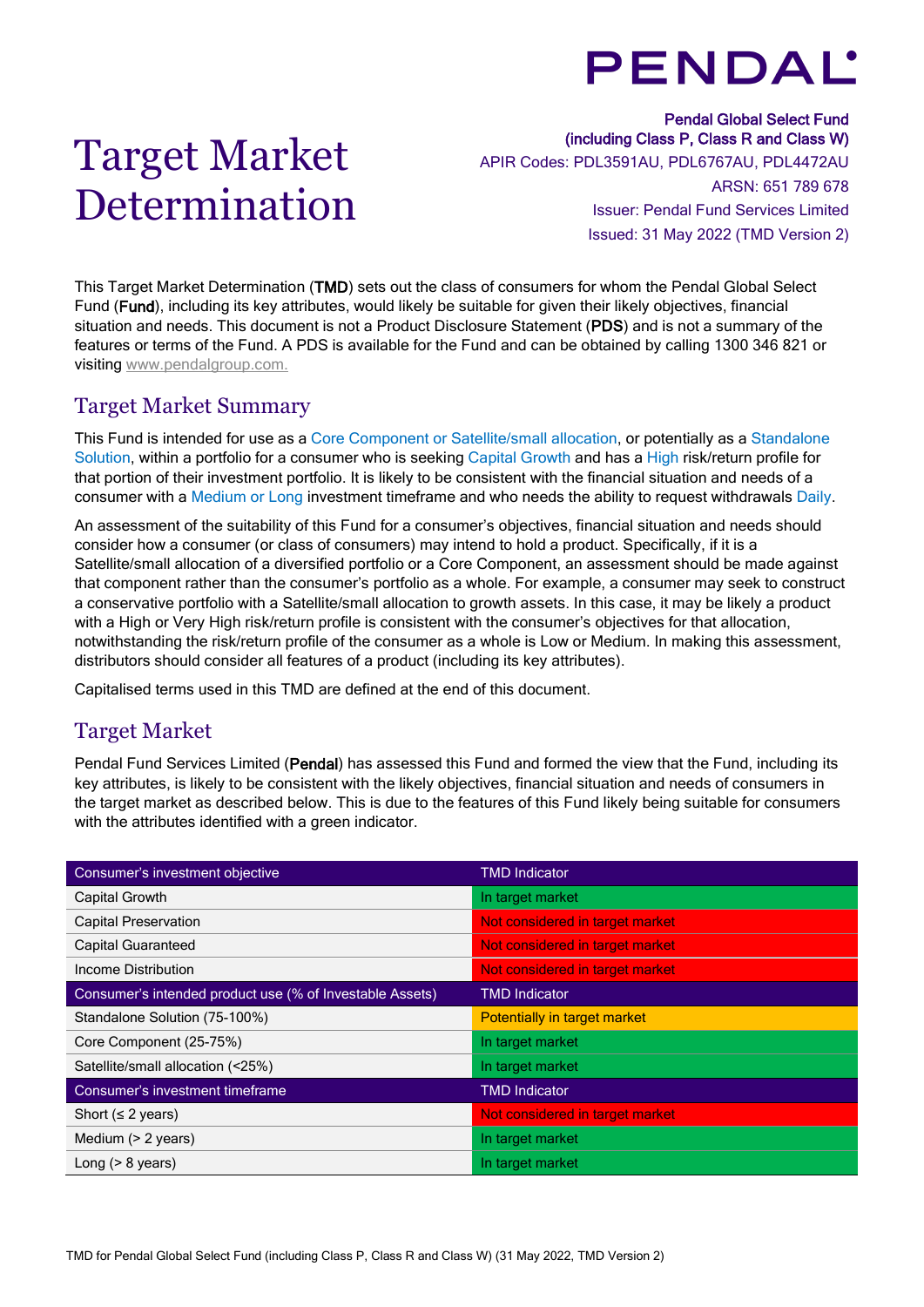| Consumer's Risk (ability to bear loss) and Return profile | <b>TMD Indicator</b>            |
|-----------------------------------------------------------|---------------------------------|
| Low                                                       | Not considered in target market |
| Medium                                                    | Potentially in target market    |
| High                                                      | In target market                |
| Very High                                                 | In target market                |
| Consumer's need to withdraw money                         | <b>TMD Indicator</b>            |
| Daily                                                     | In target market                |
| Weekly                                                    | In target market                |
| Monthly or longer                                         | In target market                |

### TMD indicator key

In target market **Potentially in target market** Not considered in target market

Generally, a consumer is unlikely to be in the target market for the Fund if:

- one or more of their Consumer Attributes correspond to a red rating\*, or
- three or more of their Consumer Attributes correspond to an amber rating.

\* An individual Fund may still be suitable if it is outside the Consumer's Risk and Return profile and/or Consumer's investment timeframe profile where it is a Satellite/small allocation used as part of a diversified portfolio.

## About the Fund

Investment objective: The Fund aims to provide a return (before fees, costs and taxes) that exceeds the MSCI ACWI NR Index (net dividends reinvested) in AUD over rolling 5 year periods.

Product description: The Pendal Global Select Fund is an actively managed portfolio of global shares.

Minimum investment timeframe: 5 years or more.

Risk level: High.

High risk of losing money in any year. Likely to produce higher returns over the long term.

Redemption frequency: Under normal circumstances, withdrawal requests may be made on any Business Day and requests received by the Fund's cut off time on any Business Day will generally be processed on the following Business Day. A Business Day being a day other than a Saturday, Sunday or public holiday, on which banks are open for general banking business in Sydney. Please refer to the PDS for full details on the withdrawal conditions for the Fund.

# TMD Definitions

| Term                            | Definition                                                                                                                                                                                                                                                                                                |  |  |  |
|---------------------------------|-----------------------------------------------------------------------------------------------------------------------------------------------------------------------------------------------------------------------------------------------------------------------------------------------------------|--|--|--|
| Consumer's investment objective |                                                                                                                                                                                                                                                                                                           |  |  |  |
| <b>Capital Growth</b>           | The consumer seeks to invest in a product designed to generate capital return. The<br>consumer prefers exposure to growth assets (such as shares or property) or otherwise<br>seeks an investment return above the current inflation rate.                                                                |  |  |  |
| <b>Capital Preservation</b>     | The consumer seeks to invest in a product to reduce volatility and minimise loss in a<br>market down-turn. The consumer prefers exposure to defensive assets (such as cash or<br>fixed income securities) that are generally lower in risk and less volatile than growth<br>investments.                  |  |  |  |
| <b>Capital Guaranteed</b>       | The consumer seeks a guarantee or protection against capital loss whilst still seeking the<br>potential for capital growth (typically gained through a derivative arrangement). The<br>consumer would likely understand the complexities, conditions and risks that are<br>associated with such products. |  |  |  |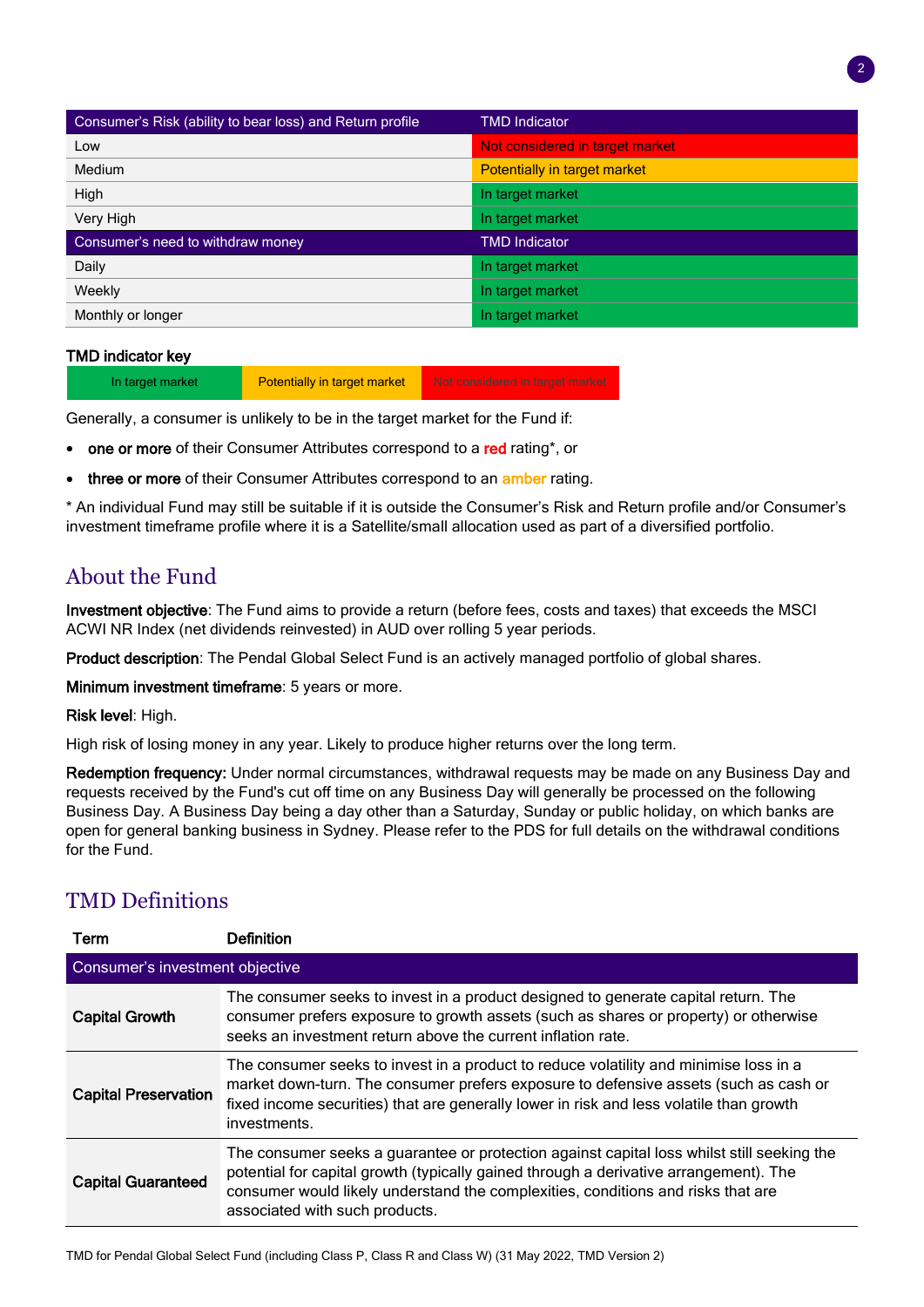| <b>Term</b>                                                                                                        | <b>Definition</b>                                                                                                                                                                                                                                                                                                                                  |  |  |
|--------------------------------------------------------------------------------------------------------------------|----------------------------------------------------------------------------------------------------------------------------------------------------------------------------------------------------------------------------------------------------------------------------------------------------------------------------------------------------|--|--|
| <b>Income Distribution</b>                                                                                         | The consumer seeks to invest in a product designed to distribute regular and/or tax-<br>effective income. The consumer prefers exposure to income-generating assets (typically,<br>high dividend-yielding equities, fixed income securities and money market instruments).                                                                         |  |  |
|                                                                                                                    | Consumer's intended product use (% of Investable Assets)                                                                                                                                                                                                                                                                                           |  |  |
| <b>Standalone Solution</b><br>$(75-100%)$                                                                          | The consumer intends to hold the investment as either a part or the majority (up to 100%)<br>of their total <i>investable assets</i> (see definition below). The consumer typically prefers<br>exposure to a product with at least High <i>portfolio diversification</i> (see definitions below).                                                  |  |  |
| <b>Core Component</b><br>$(25-75%)$                                                                                | The consumer intends to hold the investment as a major component, up to 75%, of their<br>total <i>investable assets</i> (see definition below). The consumer typically prefers exposure to a<br>product with at least Medium portfolio diversification (see definitions below).                                                                    |  |  |
| Satellite (<25%)                                                                                                   | The consumer intends to hold the investment as a smaller part of their total portfolio, as an<br>indication it would be suitable for up to 25% of the total <i>investable assets</i> (see definition<br>below). The consumer is likely to be comfortable with exposure to a product with Low<br>portfolio diversification (see definitions below). |  |  |
| <b>Investable Assets</b>                                                                                           | Those assets that the investor has available for investment, excluding the residential<br>home.                                                                                                                                                                                                                                                    |  |  |
|                                                                                                                    | Portfolio diversification (for completing the key product attribute section of consumer's intended product use)                                                                                                                                                                                                                                    |  |  |
| Low                                                                                                                | Single asset class, single country, low or moderate holdings of securities                                                                                                                                                                                                                                                                         |  |  |
| Medium                                                                                                             | 1-2 asset classes, single country, broad exposure within asset class                                                                                                                                                                                                                                                                               |  |  |
| High                                                                                                               | Highly diversified across either asset classes, countries or investment managers                                                                                                                                                                                                                                                                   |  |  |
| Consumer's intended investment timeframe                                                                           |                                                                                                                                                                                                                                                                                                                                                    |  |  |
| Short ( $\leq$ 2 years)                                                                                            | The consumer has a short investment timeframe and may wish to redeem within two years.                                                                                                                                                                                                                                                             |  |  |
| Medium (> 2 years)                                                                                                 | The consumer has a medium investment timeframe and is unlikely to redeem within two<br>years.                                                                                                                                                                                                                                                      |  |  |
| Long $(> 8$ years)                                                                                                 | The consumer has a long investment timeframe and is unlikely to redeem within eight<br>years.                                                                                                                                                                                                                                                      |  |  |
|                                                                                                                    | Consumer's Risk (ability to bear loss) and Return profile                                                                                                                                                                                                                                                                                          |  |  |
| The risk level is not a complete assessment of all forms of investment risks, for instance it does not detail what |                                                                                                                                                                                                                                                                                                                                                    |  |  |

The risk level is not a complete assessment of all forms of investment risks, for instance it does not detail what the size of a negative return could be or the potential for a positive return to be less than the return an investor may require to meet their objectives.

Consumer's need to withdraw money Daily/Weekly/ Monthly or longer The consumer seeks to invest in a product which permits redemption requests at this frequency under ordinary circumstances and the issuer is typically able to meet that request within a reasonable period.